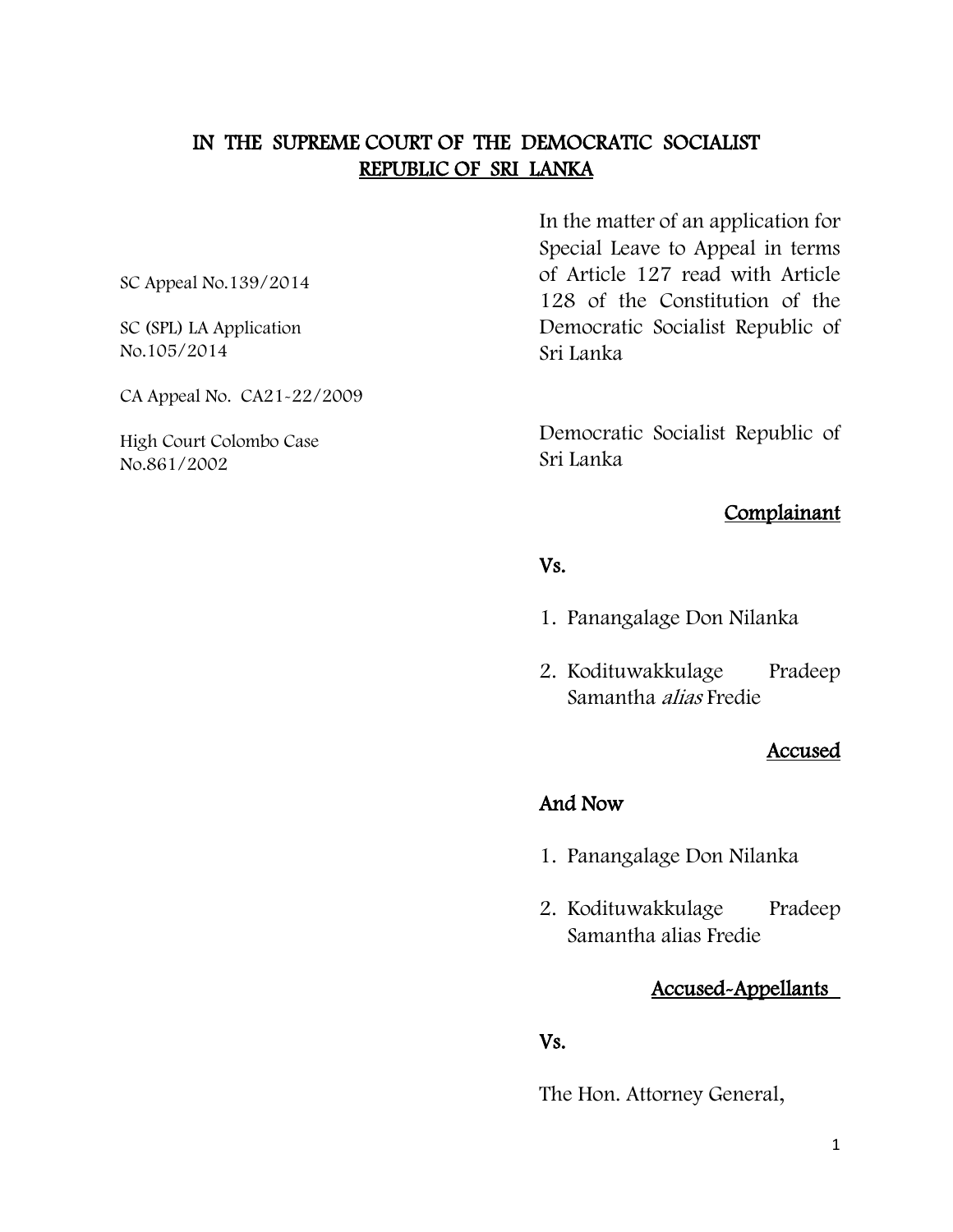Attorney General's Department, Colombo 12.

## Respondent

## And Now Between

Kodituwakkulage Pradeep Samantha alias Fredie

## Presently at

Welikada Prison Baseline Road Borella.

## 2nd Accused-Appellant-Petitioner

### Vs.

The Hon. Attorney General Attorney General's Department, Colombo 12.

## Complainant-Respondent-Respondent

Before: Eva Wanasundera, PC, J Buwaneka Aluwihare, PC, J & Vijith K. Malalgoda, PC. J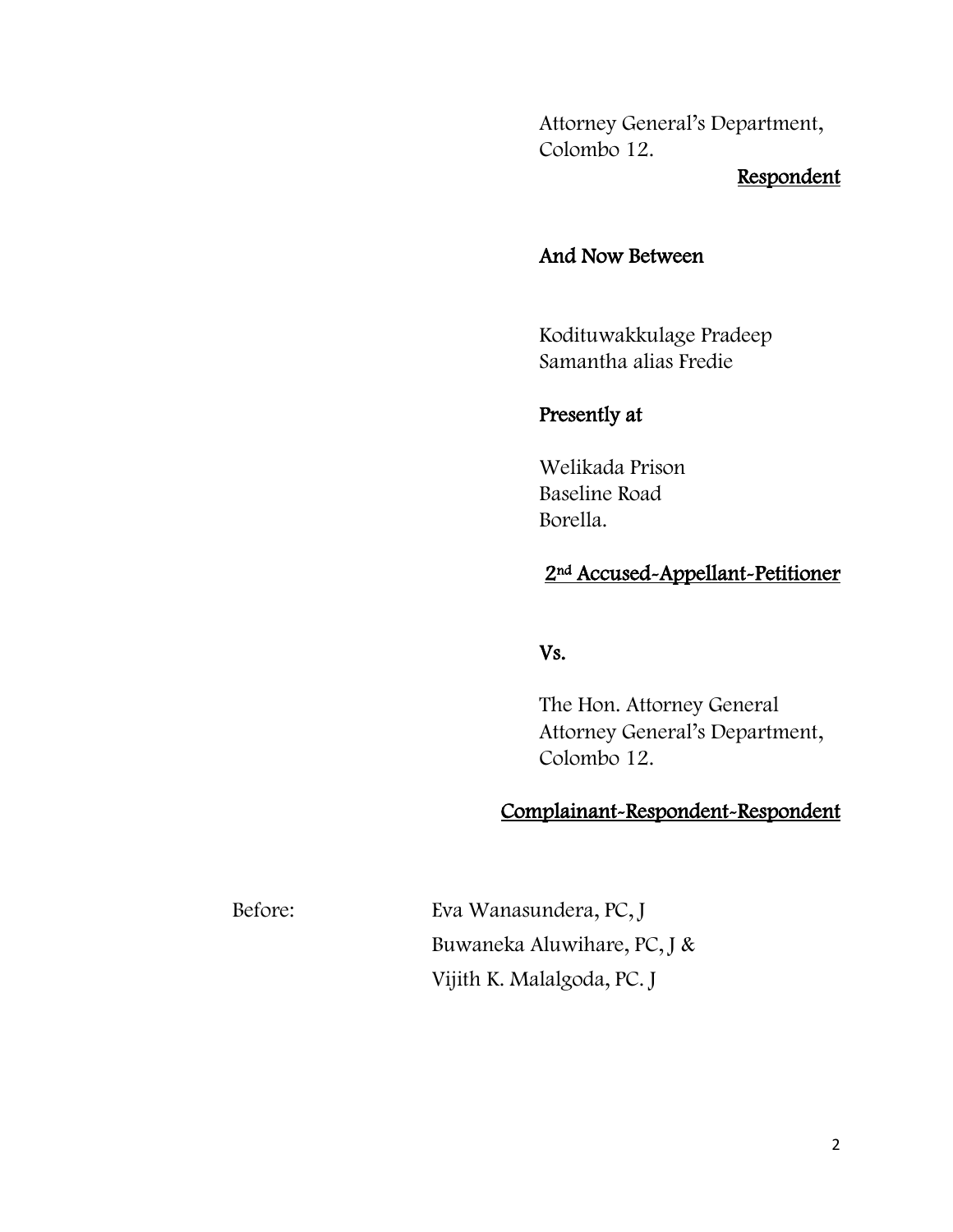| Counsel:    | Amila Palliyage with Upul Dissanayake for the |  |    |
|-------------|-----------------------------------------------|--|----|
|             | accused-Appellant-Petitioner instructed       |  | by |
|             | Eranda Sinharge                               |  |    |
|             | Thusith Mudalige, DSG for AG.                 |  |    |
| Argued on:  | 21.07.2017                                    |  |    |
| Decided on: | 21.11.2018                                    |  |    |

# Aluwihare PC.J.,

The 2nd Accused-Appellant-Appellant (hereinafter referred to as the accused-Appellant) was indicted along with another for the murder of one A. D. Dilrukshan Silva (hereinafter referred to as the deceased) before the High Court of Colombo. At the conclusion of the trial, both the accused were convicted of the offence as indicted on the basis of joint liability under Section 32 of the Penal Code, (Common intention).

The accused-appellant aggrieved by the judgment, appealed against the conviction and the sentence to the Court of Appeal. Their Lordships by their judgment of 30.05.2014 affirmed the conviction of both the accused. However, the sentence of death imposed on the accused-appellant was substituted with a sentence of life imprisonment by invoking provisions of the Code of Criminal Procedure Act and the Penal Code, to which I shall advert later.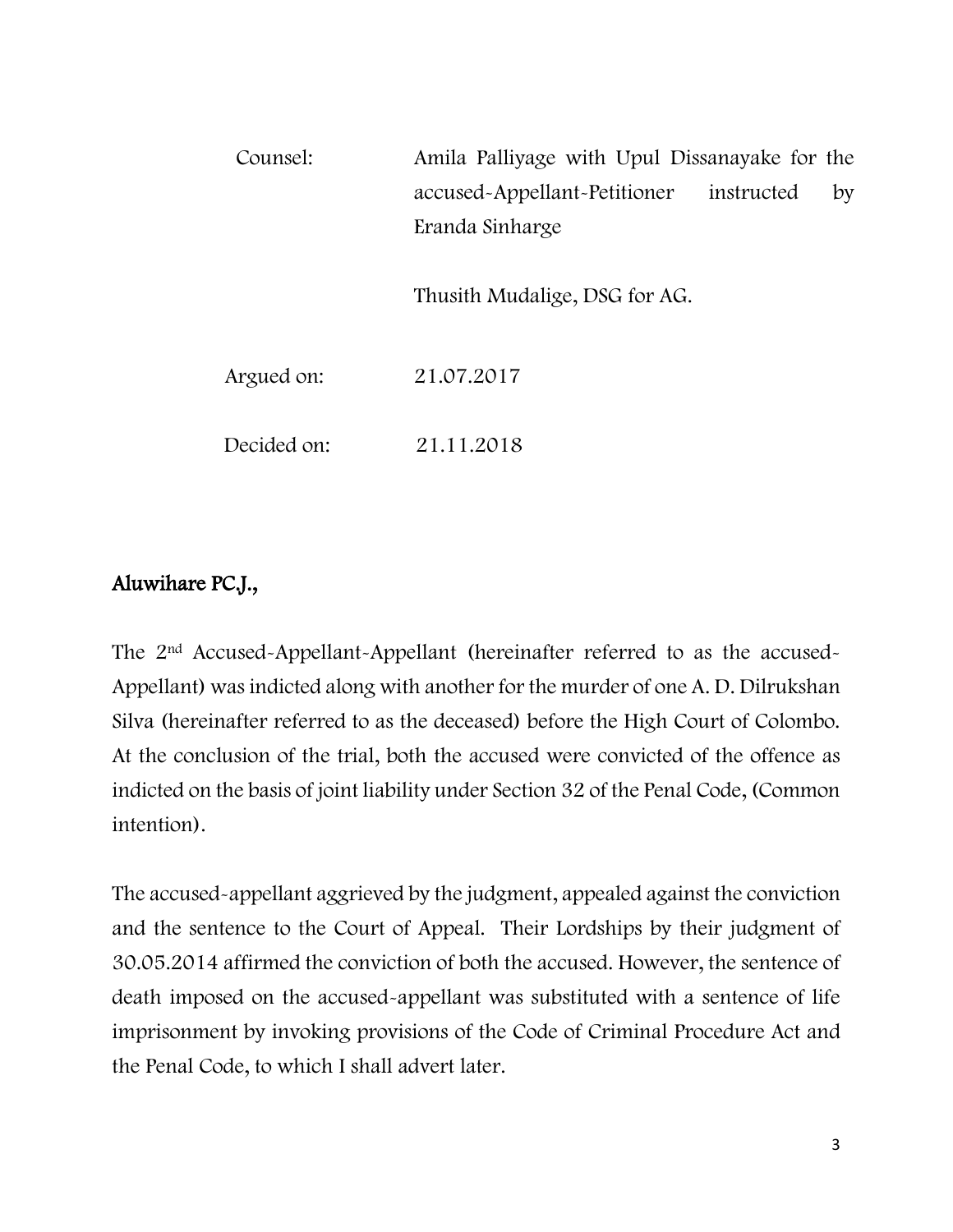Aggrieved by the judgment of their Lordships of the Court of Appeal the accusedappellant sought special leave to appeal and special leave to appeal was granted on the following questions of law.

- (1) Was the death sentence imposed by the learned trial judge contrary to the provisions of Section 281 of the Code of Criminal Procedure Act as amended by Act No.52 of 1980 read with Section 53 of the Penal Code.
- (2) Can the Court of Appeal decide that the sentence is a life imprisonment in terms of Section 281 of the Code of Criminal Procedure Act as amended by Act no. 52 of 1980 read with Section 53 of the Penal Code, when the discretion is vested with his Excellency the President.

In view of the nature of the questions of law on which special leave was granted, I do not see a necessity to address the facts of the case, but suffice it to state that the accused-appellant was a boy of 16 years of age at the time the offence was committed.

It was the contention of the learned counsel for the accused-appellant that the learned trial judge erred in imposing the death sentence, which was violative of Section 281 of the Code of Criminal Procedure Act and Section 53 of the Penal Code. Section 281 of the Code of Criminal Procedure Act No.15 of 1979 as amended (hereinafter, the Code of Criminal Procedure) stipulates that-

"Where any person convicted of an offence punishable with death, appears to the court to be under the age of eighteen years, the court shall pronounce on that person in lieu of the sentence of death, the sentence provided by the Section 53 of the Penal Code." (emphasis added)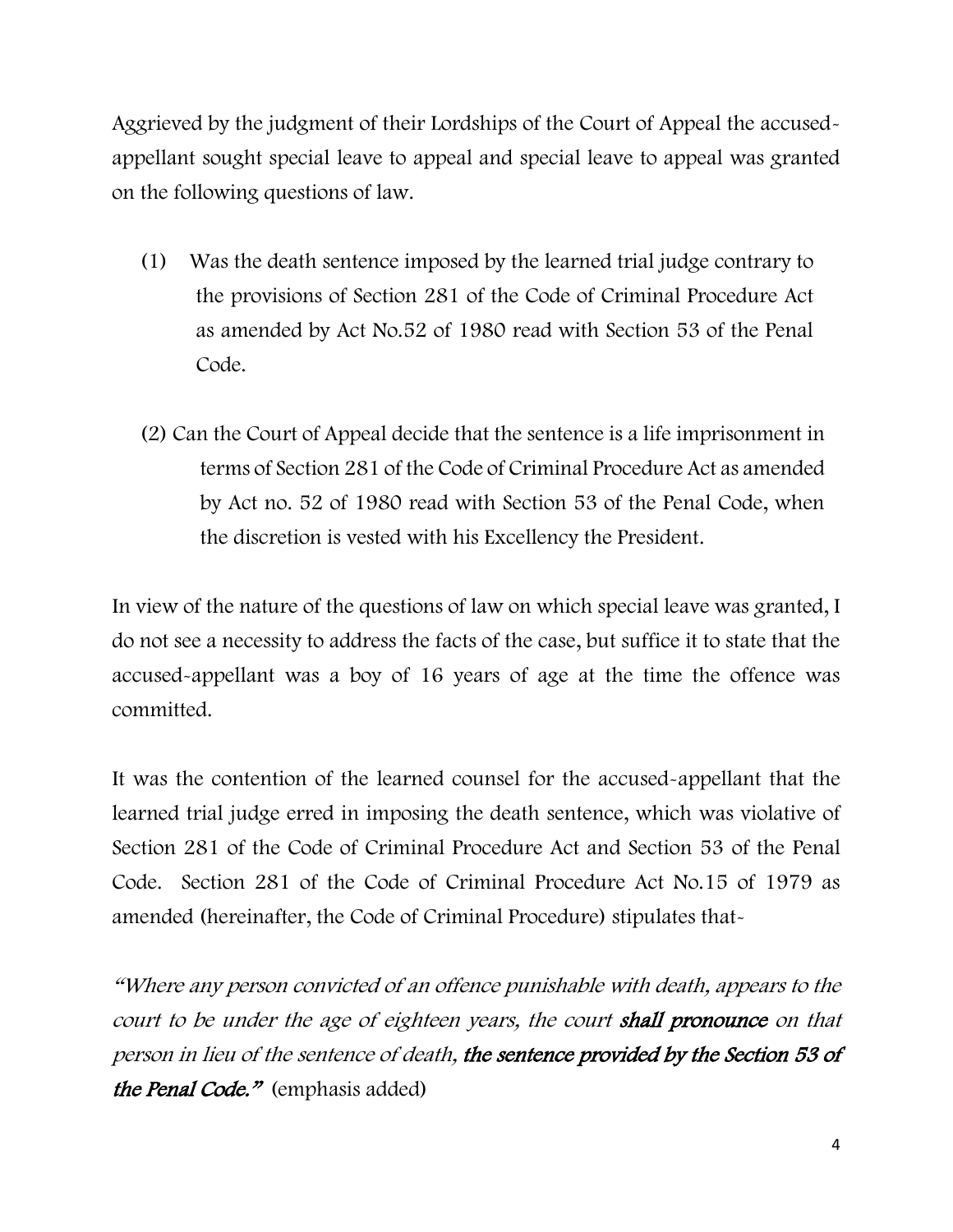Section 53 of the Penal Code reads as follows:

Sentence of death shall not be pronounced on or recorded against any person who, in the opinion of the court, is under the age of eighteen years; but in lieu of that punishment, the court shall sentence such person to be detained during the President's pleasure. (emphasis added)

In the context of the above provisions, it was argued on behalf of the accusedappellant that the power of sentencing is vested with the head of State and that the court has no power to decide on the sentence when the offender was under 18 years of age.

As far as the imposition of the sentence of death was concerned, the issue stands resolved; as their Lordships of the Court of Appeal have set aside the sentence of death and *in lieu* of that, a sentence of life imprisonment had been imposed—the legality of which I shall advert to, in answering the second question of law on which special leave to appeal was granted.

Although, it may not be directly relevant to the issue, it would be pertinent to consider Sections 75 and Section 76 of the Penal Code which governs the capacity for criminal liability. According to these provisions (as they stood as at the date relevant to this case) a child under the age of 8 years has absolute protection from culpable liability (Section 75) while a child who is, between 8 and 12 years of age has qualified protection from criminal liability (Section 76). Thus, when the capacity of criminal culpability of an accused is not disputed, all accused must be treated equally as far as criminal liability is concerned. The tender age, however, of an accused could be considered by the court as a mitigatory factor in deciding the appropriate sentence that is to be imposed. This, however, is only in instances where the penal sanction prescribed for the crime, vests the judge with a discretion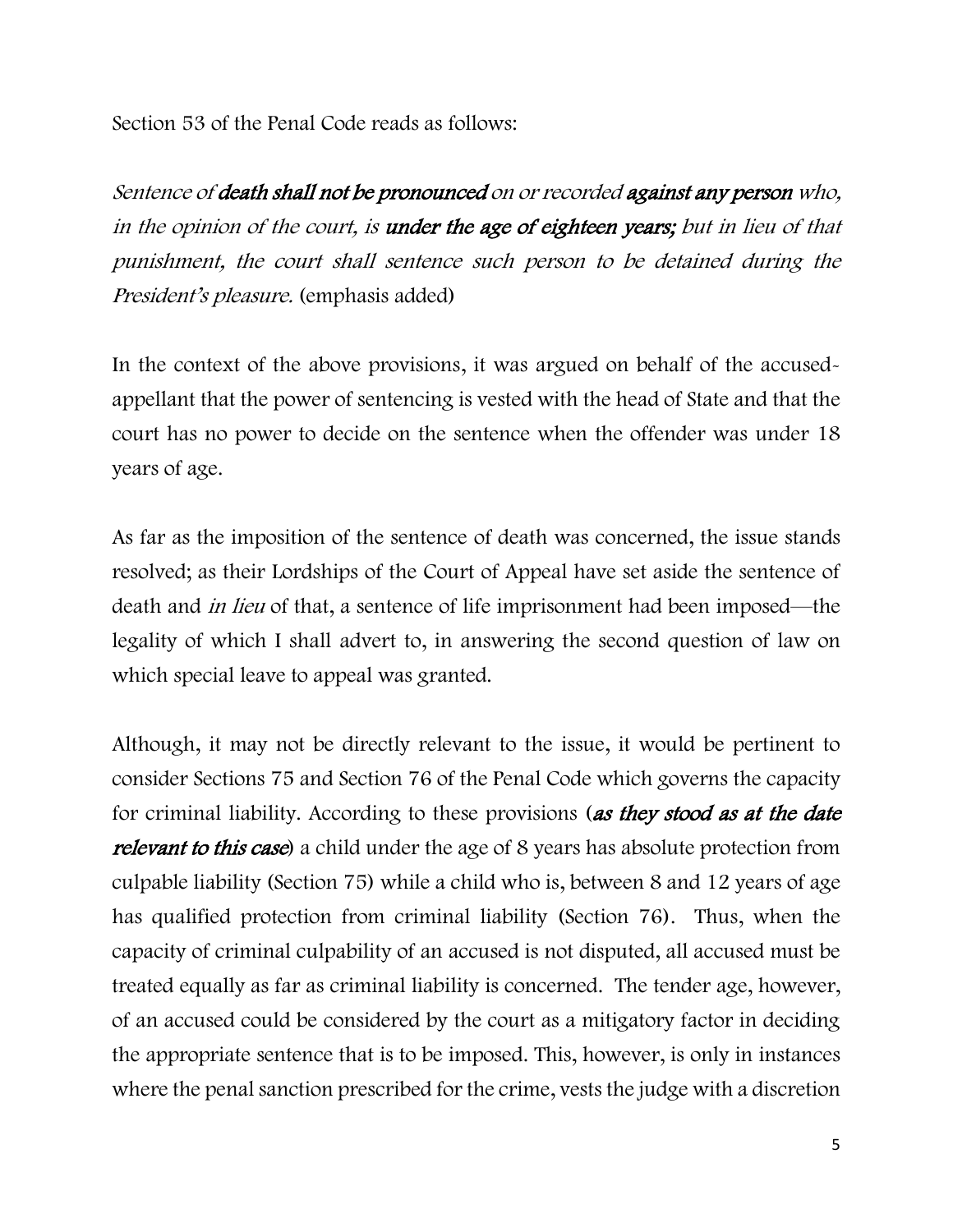and not in instances where the law has prescribed a sanction without vesting any discretion in the judge. The offence of murder is one such offence for which death is prescribed as the only punishment under the law. Hence once an accused is found guilty of the offence of murder, the court has no discretion other than imposing the death penalty.

The only exception to this requirement is Section 53 of the Penal Code.

In the present case, the accused-appellant was 23 years at the time the sentence was imposed, although he was 16 years and a few months when the offence was committed. It was the contention of the learned counsel for the accused -appellant that the reference made to the 'age of the person convicted' in Sections 281 of the Criminal Procedure Code and Section 53 of the Penal Code, is the age of the accused at the time the offence was committed.

The learned Deputy Solicitor general on the other hand, argued that the provisions are without any ambiguity whatsoever and that, what is material with regard to the application of the statutory provisions aforesaid is the age of the accused at the point of imposition of the sentence and not the age of the accused at the time offence was committed.

Section 53 of the penal Code to my mind is without any ambiguity as it clearly states that: sentence of death shall not be pronounced on any person who is under 18 years of age, thus what is relevant is the age of the offender at the point of imposition of the sentence and not at the point of the commission of the offence.

As such, I see no impediment for the learned High Court Judge to have imposed the death sentence and in that context the learned High Court Judge cannot be said to have erred.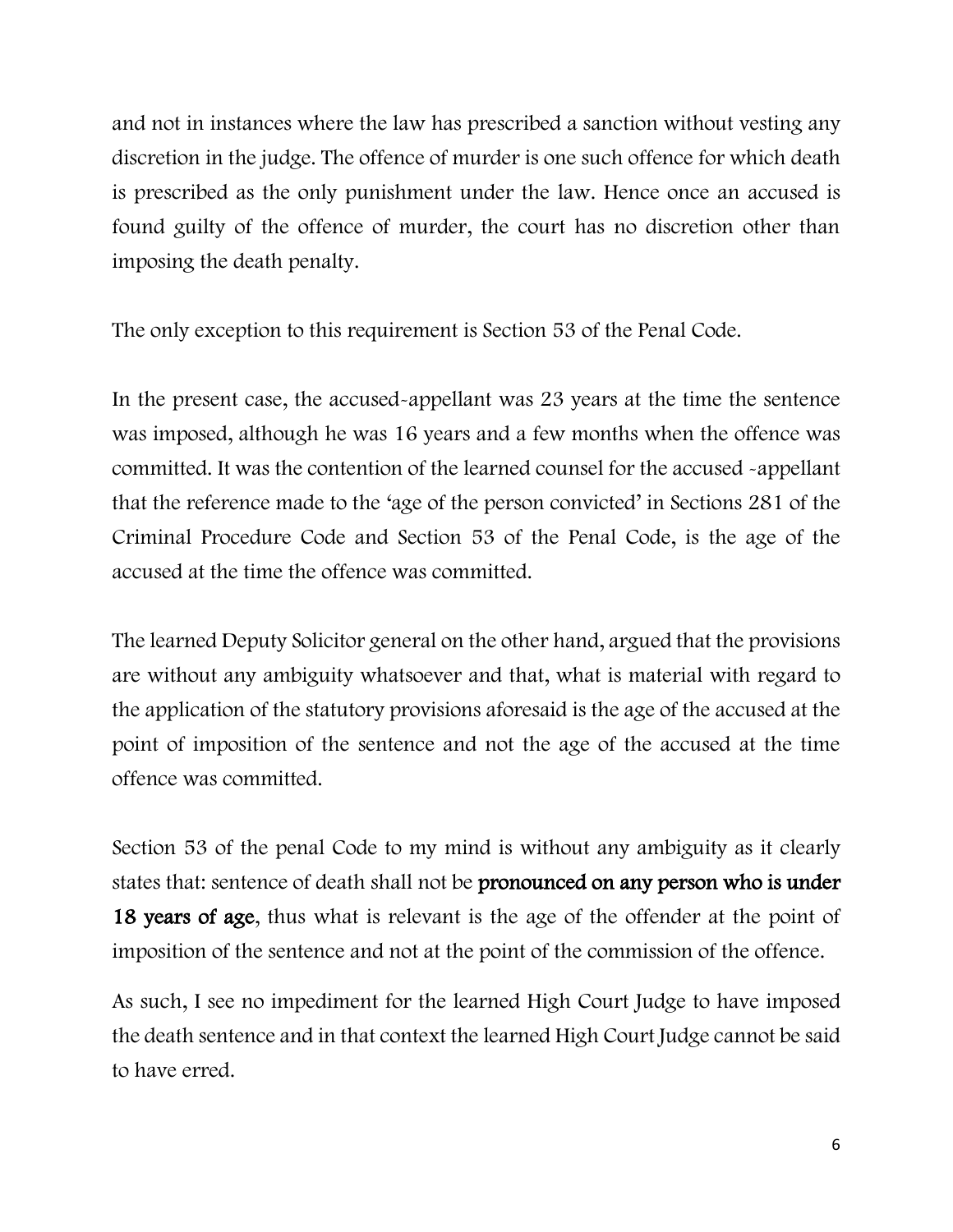On the other hand, in the absence of any ambiguity, this court cannot go beyond the literal construction of the statutory provision, which is the primary rule of interpretation. If there is nothing to modify, alter or qualify the language which the statute contains, it must be construed in the ordinary and on natural meaning of the words and sentences. (Per Lord Fitzgerald in the case of **Bradlaugh v. Clerk** 1883 8 App. cases 354.) The rule of construction is "to intend, the legislature to have meant what they have actually expressed." **R v. Banbury (Inhabitants)** 1834 1A and E 136 *per* Park J.

What Section 53 of the Penal Code prohibits is the **pronouncement** of death on any person who is under 16 years. In the present case, as referred to earlier, the appellant was 23 years at the time the death sentence was pronounced on him and as such I see no illegality in the order made by the learned High Court Judge in passing the death sentence.

On the other hand, recourse to Section 53 of the Penal Code must be had, in terms of section 281 of the Criminal Procedure Code, when a person is convicted with an offence punishable with death. Here again the emphasis is, the point of conviction and not the point at which the offence was committed.

Considering the above, I see no merit in the argument of the learned counsel for the Appellant as to the first question of law on which special leave was granted.

With regard to the 2nd question of law on which special leave was granted, the learned counsel for the appellant contended that the Court of Appeal erred, when their lordships substituted the death sentence imposed by the learned High Court Judge with a sentence of life imprisonment.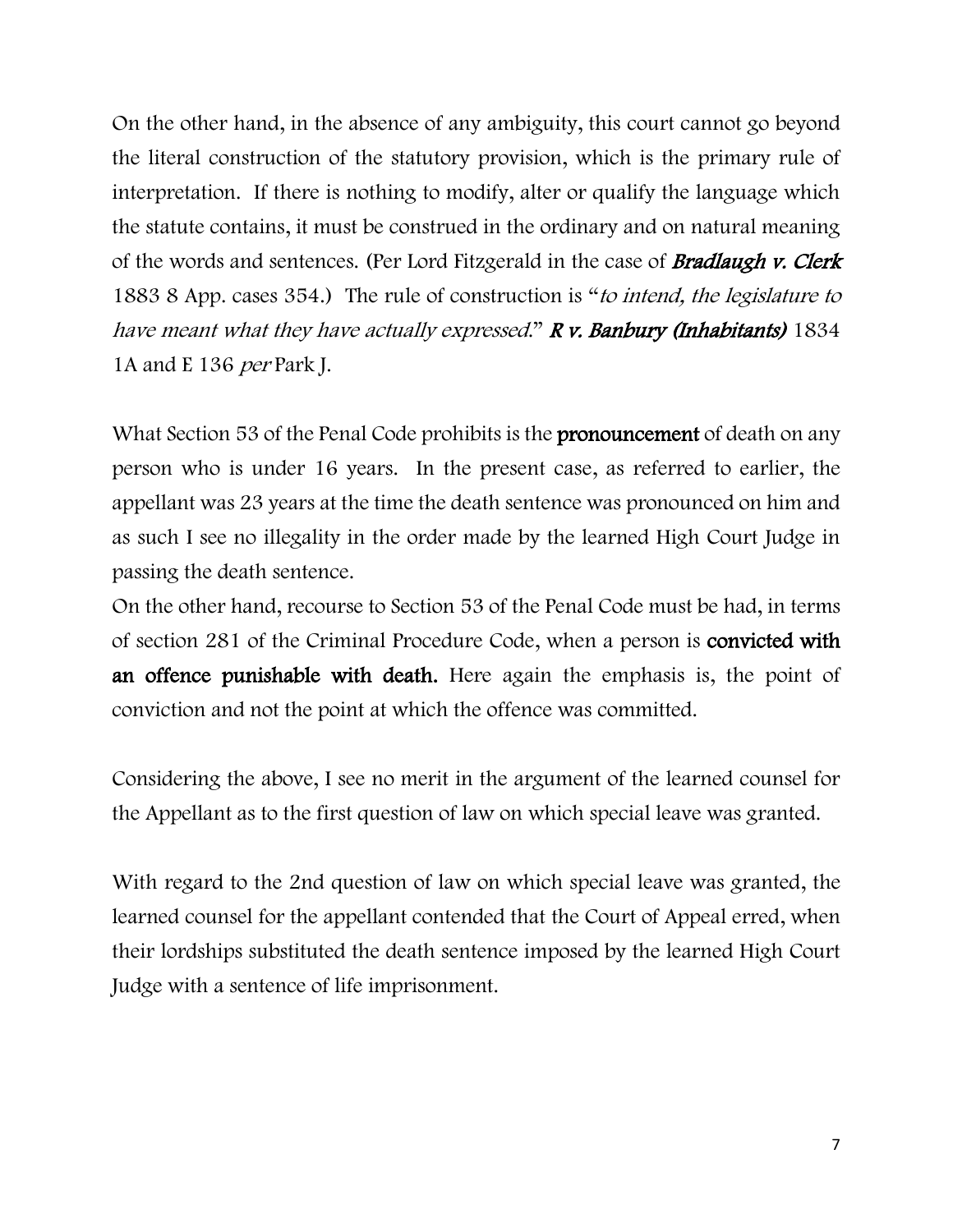The learned counsel contended that in terms of Section 53 of the Penal Code, it is the prerogative of the Head of the State to decide on the period of detention under Section 53 of the Penal Code and the court has no jurisdiction to impose a sentence.

The learned counsel relied on the wording of Section 53 of the Penal Code, which reads; "The court shall sentence such person to be detained during the President's pleasure..."

By the use of words "the court shall sentence" in that section, the power of the court for sentencing has not been taken away; the issue, however, is the determination of the period of detention.

The origins of the phrase "at her majesty's pleasure" could be traced back to United Kingdom where it was based on the concept that all legitimate authority for the government comes from the Crown. The phrase was used throughout the Commonwealth realms where the monarch was represented by, Governor-General, Governor or Administrator and was modified to read as "Governor's pleasure" as the Monarch's representative in the British colonies. The words "governor's pleasure" is found in the original Penal Code, Ordinance No.2 of 1883, an Ordinance to provide a general Penal Code for the Island (Ceylon).

According to William Blackstone, the term is used to describe detention in prison for an indefinite length of time (Blackstone, William (1836) Commentaries on the Laws of England – Volume 2)

This position is reflected in Section 53 of the Penal Code, as the section stipulates "the court shall sentence such person to be detained during the Governor's pleasure, which was modified to read as Governor-General upon Ceylon ceasing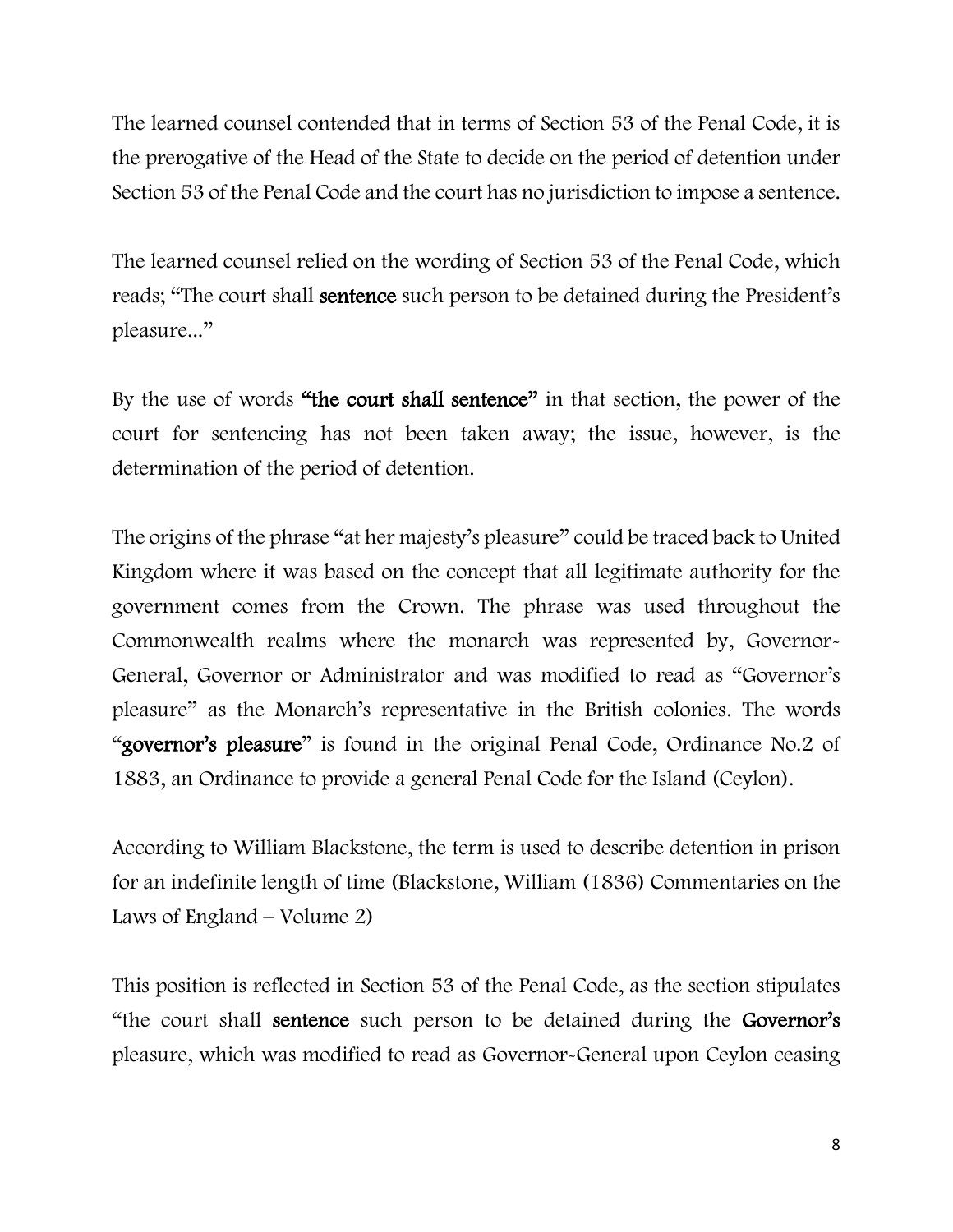to be a British colony in 1948 and subsequently to be read as "the President" with the promulgation of the Republican Constitution.

A similar provision (to that of section 53) is found in the "Powers of Criminal Courts (Sentencing) Act 2000 (United Kingdom). Section 90 of the said Act lays down that:

"Where a person convicted of murder appears to court to have been aged 18 at the time the offence was committed, the court shall sentence him to be detained during Her Majesty's pleasure. (Emphasis added)

It is interesting to note the contradistinction of the statutory provision referred to above vis a vis Section 53 of our Penal Code. The U.K. statute makes explicit reference to the age of the person at the time the offence was committed; ("aged 18 at the time the offence was committed") whereas Section 53 in our Penal Code refers to the prohibition of pronouncing of the death sentence on a person under the age of eighteen.

As such the jurisprudence developed in the United Kingdom on this issue is not helpful to resolve the issue before this court.

I wish to express the view that, this is a matter for the legislature to consider, particularly in view of the directive principles of State policy embodied in chapter VI of the constitution, in particular sub article 13 of Article 27 which expresses the state policy in the following terms;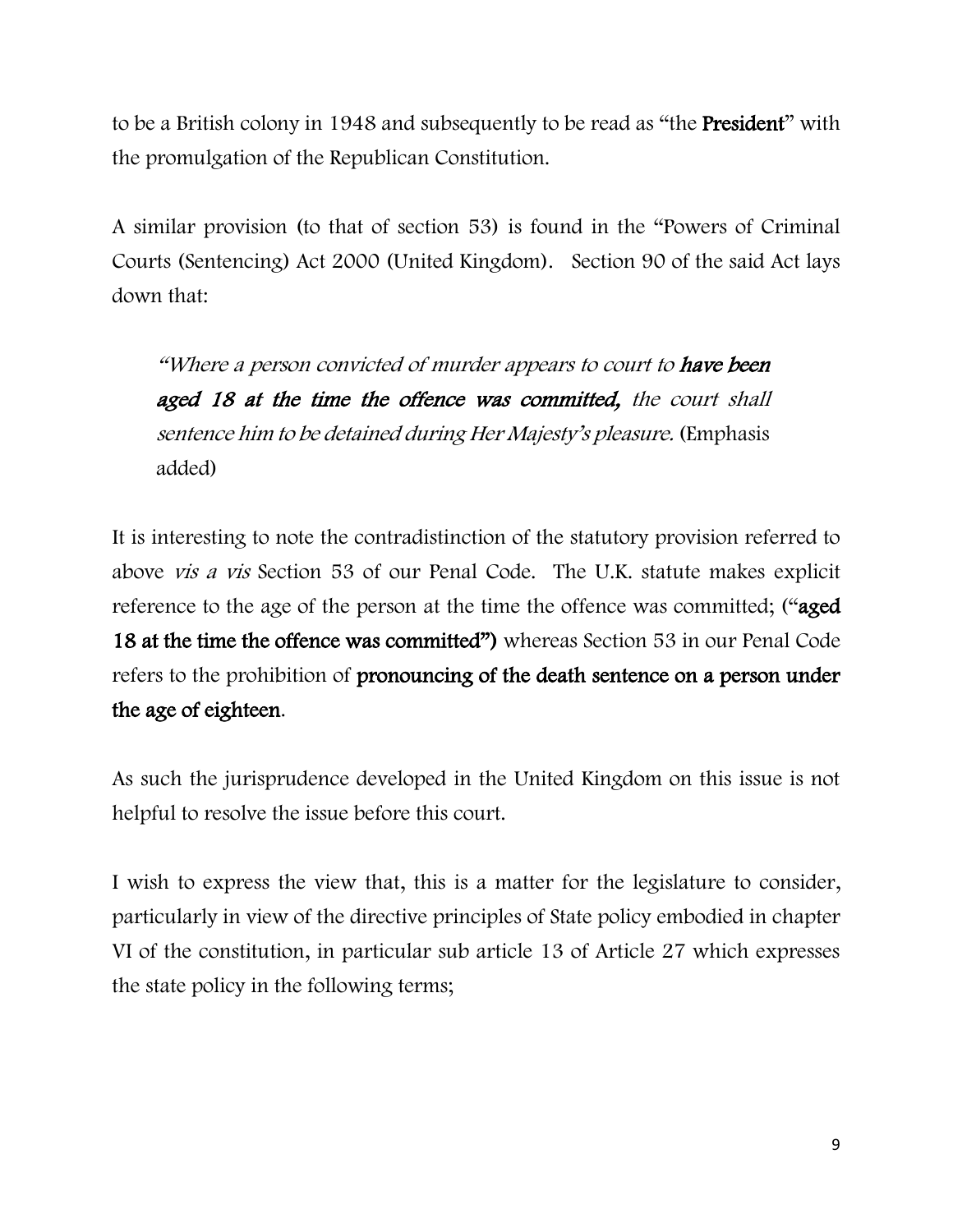"the state shall promote with special care the interest of children and youth, so as to ensure their full development, physical, mental, moral and social, and to protect them from exploitation and discrimination"

The state also has an international obligation in view of the UN Convention on the Rights of the Child, General Comment No. 10 by the Committee on the rights of the Child, on "Children's rights in juvenile justice" (2007), United Nations Standard Minimum Rules for the Administration of Juvenile Justice ('Beijing Rules') (1985) and Administration of Juvenile Justice ('Vienna Guidelines') (1997) to treat child offenders in a manner consistent with the promotion of the child's sense of dignity and worth, which takes into account the child's age and the desirability of promoting the child's reintegration in society.

In the United States, the constitutionality of executing persons for crimes committed when they were under the age of 18 is an issue that the Supreme Court has evaluated in several cases since the death penalty was reinstated in 1976.

In the case of Thompson v. Oklahoma 487 U.S. 815 (1988) , the Supreme Court of the United States recognized that the age of the offender was an important consideration when trying to determine how the individual should be punished. The Court endorsed the proposition that less culpability should be attached to a crime committed by a juvenile than to a comparable crime committed by an adult:

The Court held "Their inexperience, less education, and less intelligence make the teenager less able to evaluate the consequences of his or her conduct while at the same time he or she is much more apt to be motivated by mere emotion or peer pressure than is an adult. The reasons why juveniles are not trusted with the privileges and responsibilities of an adult also explain why their irresponsible conduct is not as morally reprehensible as that of an adult".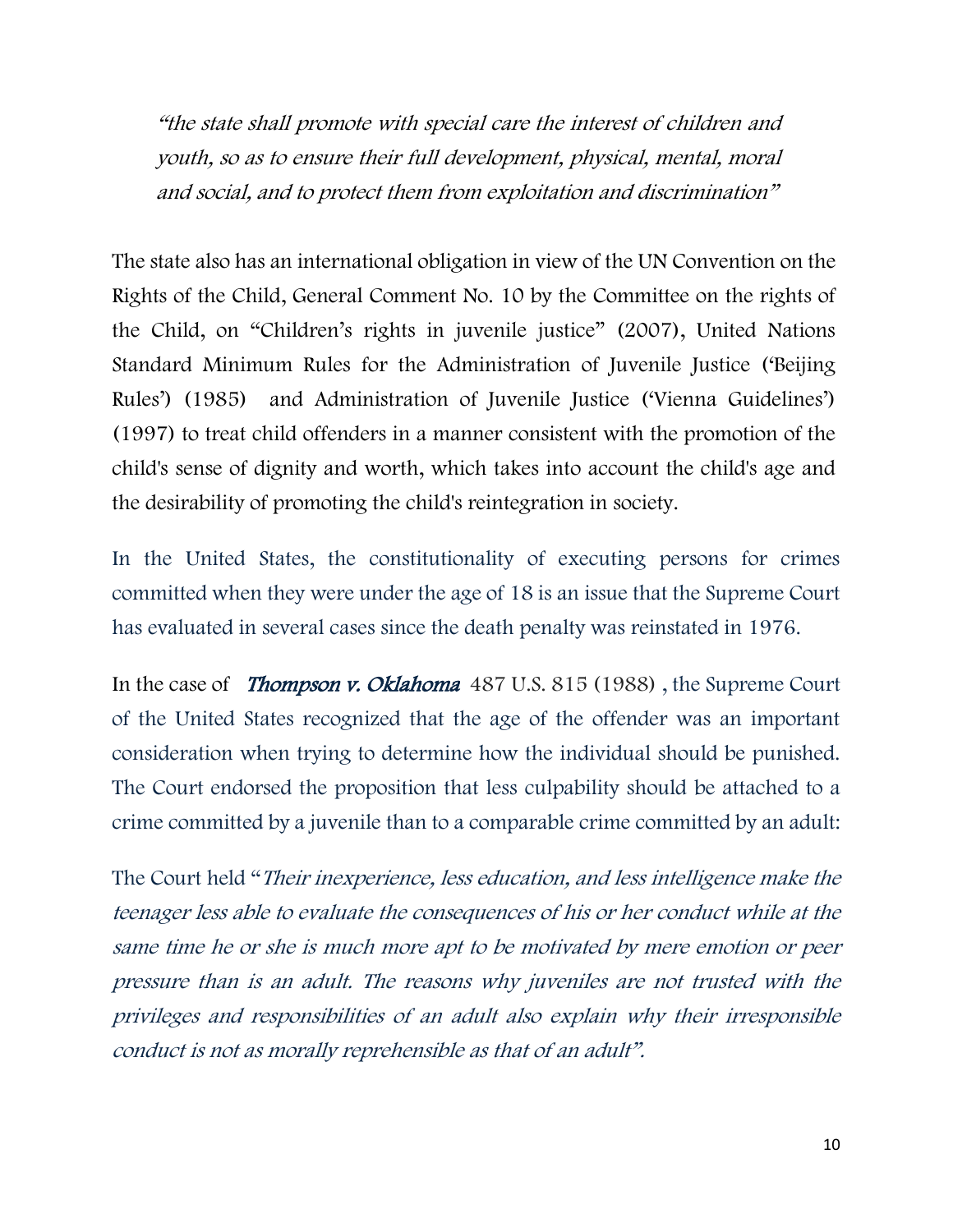As referred to earlier this court, however, is required to give effect to the legislative provision and I quote with approval Henry Cecil (The English Judge, Hamlyn Lectures, 1970, pg. 125), who expressed the view that,

 "The object of every court must be to do justice within the law. Admittedly the law sometimes forces an unjust decision. If there is no way about it, it is for Parliament to alter the law if the injustice merits an alteration."

In the case of *Attorney-General and Others v Sumathipala* 2006 2 SLR 126 Her ladyship Justice Dr. Shirani Bandaranayke (as she then was), in considering the impact of Section 47 (1) of the Immigrants and Emigrants Act on the liberty and freedom of an individual held that;

"However, it is to be noted that although the liberty and freedom of an individual is thus restricted in terms of the provisions of section 47 (1) of the Immigrants and Emigrants Act, that injustice cannot be cured by this Court as it is for the legislature, viz., the Parliament to make necessary amendments if there is a conflict between the specific provisions and individual liberty.

As expressed in the American case of **Thompson V. Oklahoma** (supra), it may be desirable to visit, offences committed by persons below the age of 18, with a lessor culpability; the applicable statutory provisions in force, however, leave no room for that.

Considering the above, I see no merit in the argument of the learned counsel with regard to the second question of law on which special leave was granted and I answer the second question on which special leave was granted also in the negative.